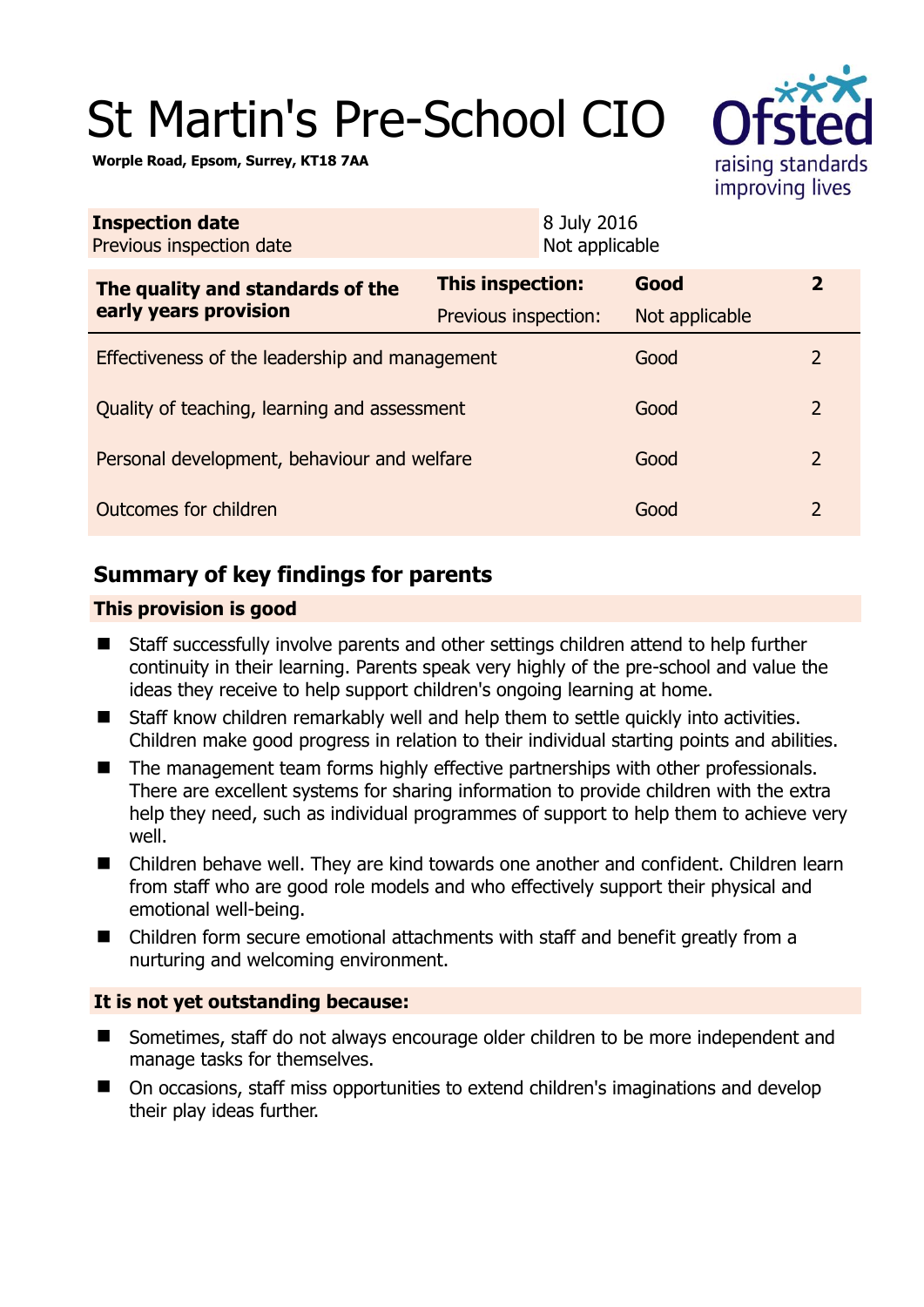# **What the setting needs to do to improve further**

## **To further improve the quality of the early years provision the provider should:**

- make better use of all opportunities to encourage older children's independence to develop their learning further
- $\blacksquare$  support children further to develop their imaginations and their own play ideas.

## **Inspection activities**

- $\blacksquare$  The inspector spoke to the children and staff at appropriate times throughout the inspection, and held discussions with the manager and the committee chairperson.
- The inspector spoke to parents and took account of their views.
- The inspector carried out a joint observation with the manager.
- The inspector looked at children's assessment and learning records, and planning documentation.
- The inspector checked evidence of the suitability and qualifications of staff and sampled a range of documentation, including policies and procedures, and self-evaluation.

# **Inspector**

Fabiana Drew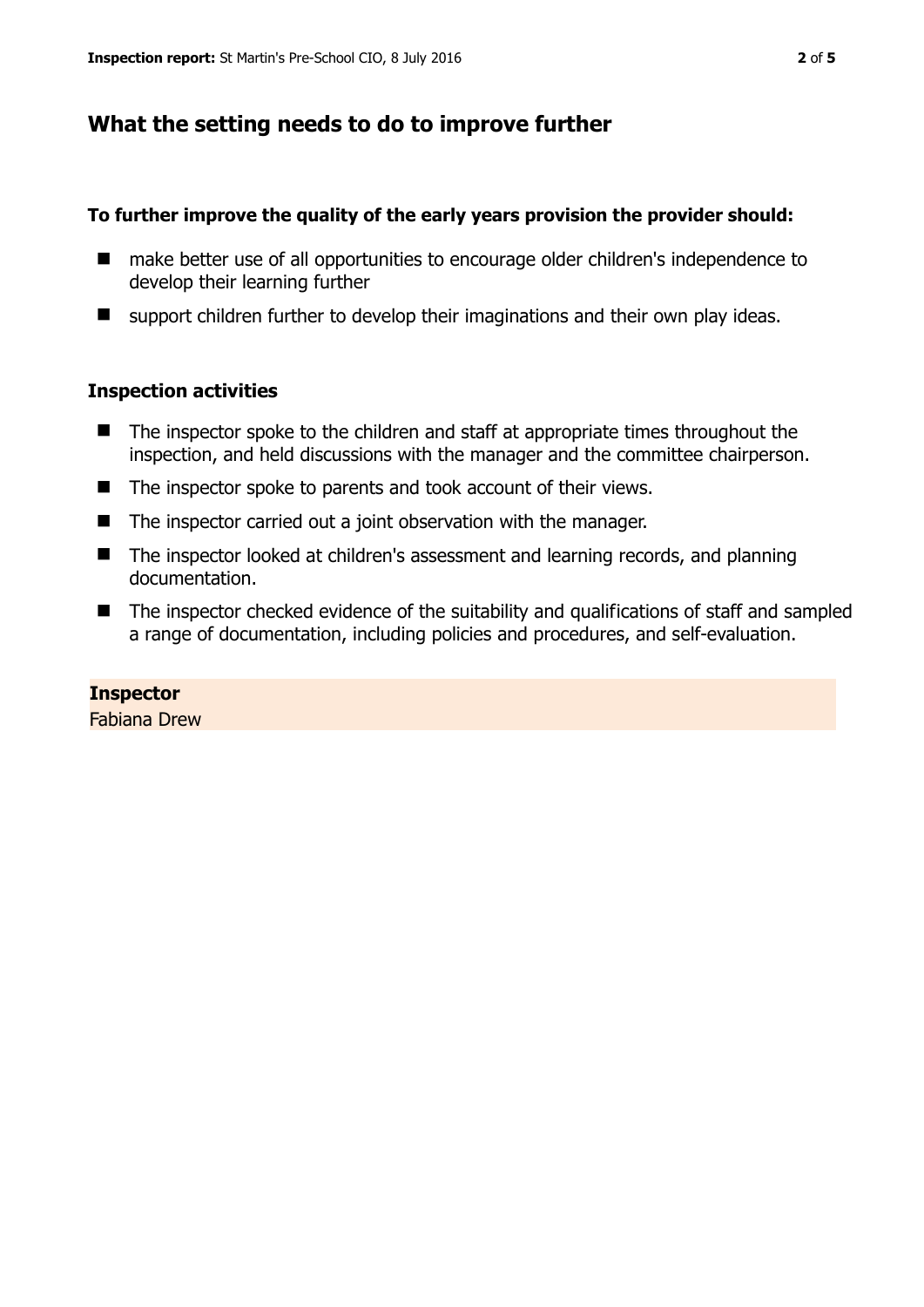# **Inspection findings**

## **Effectiveness of the leadership and management is good**

Arrangements for safeguarding are effective. Staff know how to identify any child protection concerns and the action to take to safeguard children's welfare. Staff carry out effective risk assessments of all areas and supervise children well to keep them safe. The management team and staff work in partnership with teachers in local schools and other early years providers. This helps to promote continuity in children's care and learning, including when they move to other settings or school. The management team monitors staff's performance and children's progress well, ensuring gaps in children's learning close quickly. Staff benefit from regular support and training to develop their skills, such as to manage children's behaviour more effectively. The management team welcomes the views and suggestions of parents, children and staff as part of the self-evaluation and improvement process. For example, following feedback, staff provide parents with more information about children's daily activities to keep them even more well informed.

### **Quality of teaching, learning and assessment is good**

Staff provide a wide range of activities that engage, motivate and stimulate children in their learning. Staff encourage children's emerging early literacy skills well. For example, children confidently practise their early writing skills as they draw and learn letter sounds. This helps them to recognise letters, such as those in their name. Staff have a good understanding of how to meet children's learning needs. For example, they know the children very well and make accurate assessments of their progress. They use these to plan interesting activities that support each child's next steps for learning.

### **Personal development, behaviour and welfare are good**

Children are happy, confident and eager to learn. They feel comfortable approaching staff to ask for support and to talk to visitors about what they are doing. Staff use many opportunities to boost children's self-esteem. For example, they praise them for their efforts and achievements. Children learn to respect other cultures and views through a variety of activities. These include learning about different festivals and taking part in activities, such as pretending to be a giant dragon to celebrate Chinese New Year. Children take part in regular activities in the nursery, such as football and music classes, to support their physical and social abilities.

### **Outcomes for children are good**

Overall, children are independent. They make their own choices about what they want to do, they share their ideas and manage their own care needs. Children develop good early literacy skills. For example, they particularly enjoy stories, singing familiar nursery rhymes and writing their names. Children are enthusiastic and successful learners who are very well prepared for school.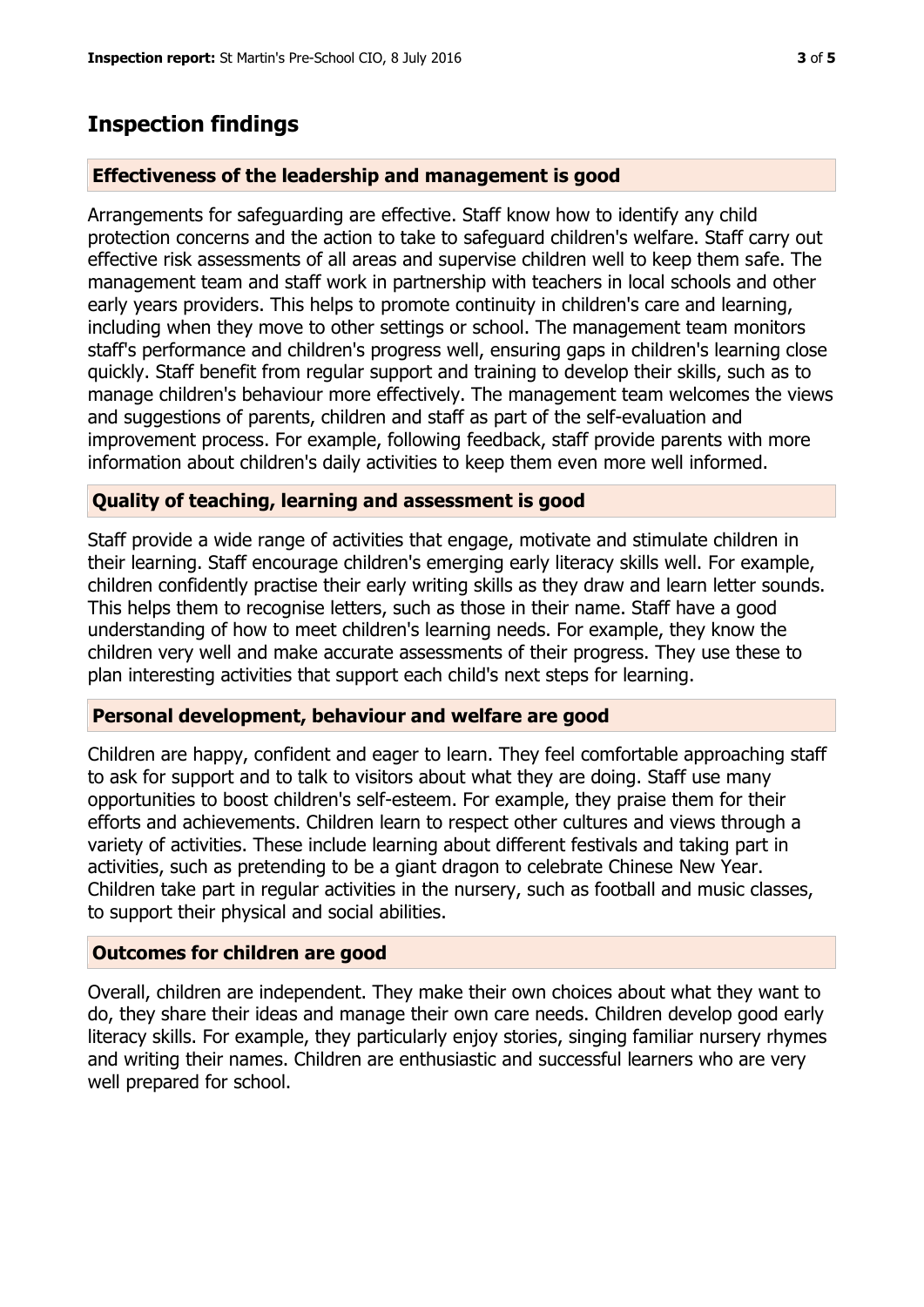# **Setting details**

| Unique reference number                             | EY478347                   |  |
|-----------------------------------------------------|----------------------------|--|
| <b>Local authority</b>                              | Surrey                     |  |
| <b>Inspection number</b>                            | 984310                     |  |
| <b>Type of provision</b>                            | Sessional provision        |  |
| Day care type                                       | Childcare - Non-Domestic   |  |
| <b>Registers</b>                                    | Early Years Register       |  |
| <b>Age range of children</b>                        | $2 - 5$                    |  |
| <b>Total number of places</b>                       | 32                         |  |
| <b>Number of children on roll</b>                   | 67                         |  |
| <b>Name of registered person</b>                    | St Martin's Pre-School CIO |  |
| <b>Registered person unique</b><br>reference number | RP533746                   |  |
| Date of previous inspection                         | Not applicable             |  |
| <b>Telephone number</b>                             | 0779 355 4340              |  |

St Martin's Pre-School is run by a committee. It opened in 2009 and re-registered in 2014. It is situated in St Martin's School, and is situated in Epsom, Surrey. The pre-school is open term time only from 8.45am to 11.45am and 12.30pm to 3pm. There is a lunch club from 11.45am to 12.20pm. The pre-school receives funding to provide early education for children aged two, three and four years. There are 10 staff working with the children, of these, eight hold appropriate childcare qualifications at level 3 and above. This includes one staff member who holds a qualification at level 6 and one who holds a qualification at level 4.

This inspection was carried out by Ofsted under sections 49 and 50 of the Childcare Act 2006 on the quality and standards of provision that is registered on the Early Years Register. The registered person must ensure that this provision complies with the statutory framework for children's learning, development and care, known as the early years foundation stage.

Any complaints about the inspection or the report should be made following the procedures set out in the guidance 'Complaints procedure: raising concerns and making complaints about Ofsted', which is available from Ofsted's website: www.gov.uk/government/organisations/ofsted. If you would like Ofsted to send you a copy of the guidance, please telephone 0300 123 4234, or email enquiries@ofsted.gov.uk.